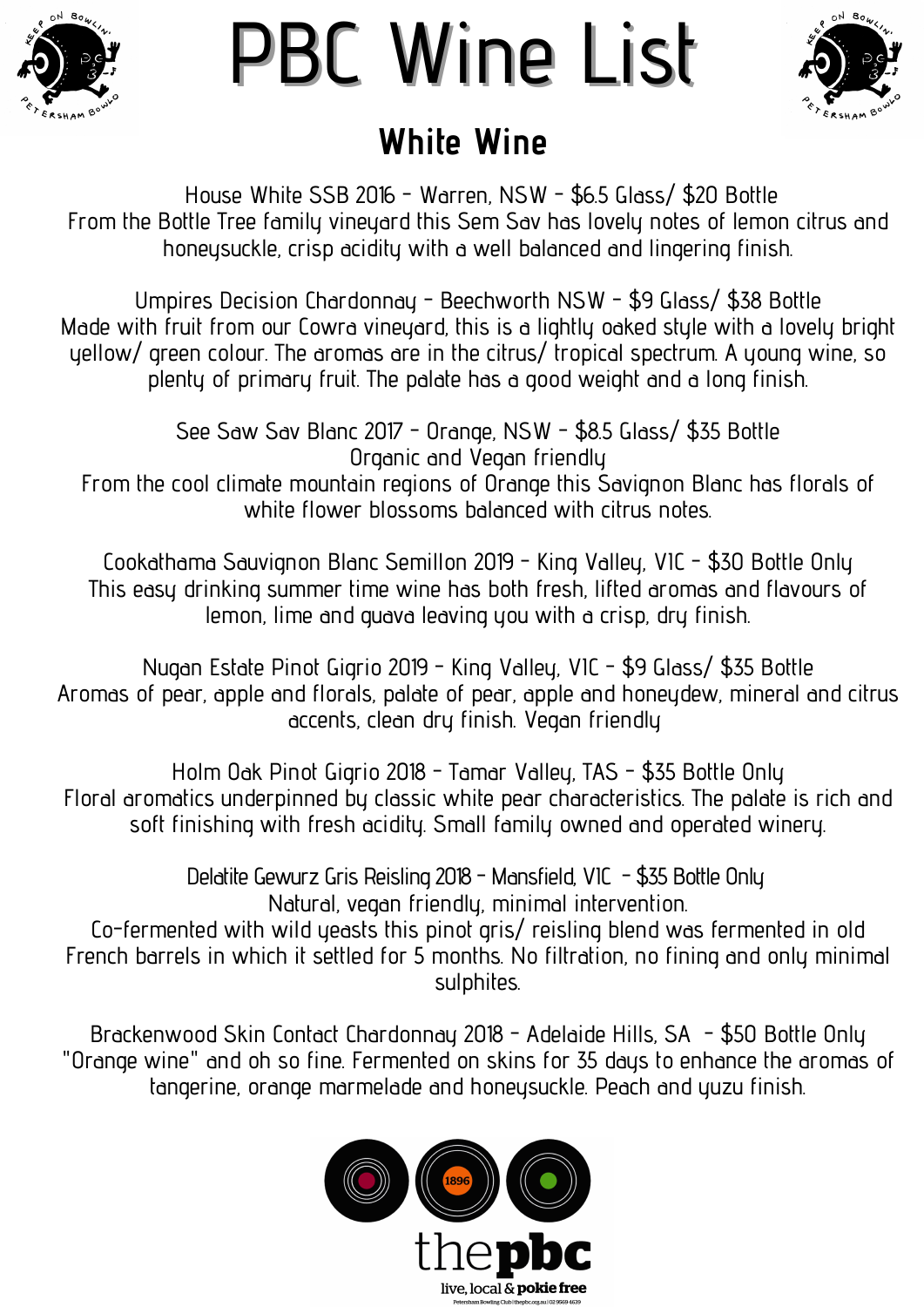Secret Garden NV Brut - Mudgee, NSW - \$7.50 Glass/ \$30 Bottle Classic Australian sparkling style with delightful fruit flavours and yeasty complexity.

Peterson House Cuvee -Hunter Valley, NSW - \$12 Piccolo/ \$45 Bottle Aromas of citrus fruits and sherbet balanced by some subtle complex aged yeast characters. The palate is long, clean and crisp with a satisfying dry finish.

Freeman Estate Prosecco 2016 - Hilltops, NSW - \$40 bottle only Classic citrus and pear aromas. Soft and yet sprightly, on the palate with flavors of crunchy pear complemented by a smidge of creamy yeast complexity and delicate acidity.



#### **Fizzy Bubbly**

Indigo Rose of Pinot Noir - Beechworth, VIC - \$9 Glass/ \$40 Bottle Made from all Beechworth fruit, minimal skin contact for a light blush, and matured for a year in stainless steel for a dry, savoury drop with a crisp finish. Matches perfectly with a sit on a bowling green, or seafood if you have any handy.



### PBC Wine List **Rose**



Petots De 'tours Grenache Rose 2017 - Vin De France - \$40 Bottle only This Rose wine offers a vivacious nose with notes of redcurrant and thyme. Delicate on the palate, it reveals lovely citrus and berry flavours and boasts a long fresh finsih.

La Zona 2017 - King Valley, VIC - \$27 Bottle Only A blend from Sangiovese and Tempranillo grape varieties producing a dry and light Rose. Distinctive cherry aromas, crisp finish, perfect for an afternoon in your backyard

> Chevalier Brut Rose - Chevalier, Fance - \$35 Bottle Only French fizzy Rose; yum.

Routas - Chateau Routas, Fance - \$50 Bottle Only The Estate of Chateau Routas is nestled between the old town of Aix-en-Provence and the white sandy beaches that line the Gulf of St Tropez. An altitude of 350 mt. provides cooler nights contributing to wines that combine both freshness and grape complexity.